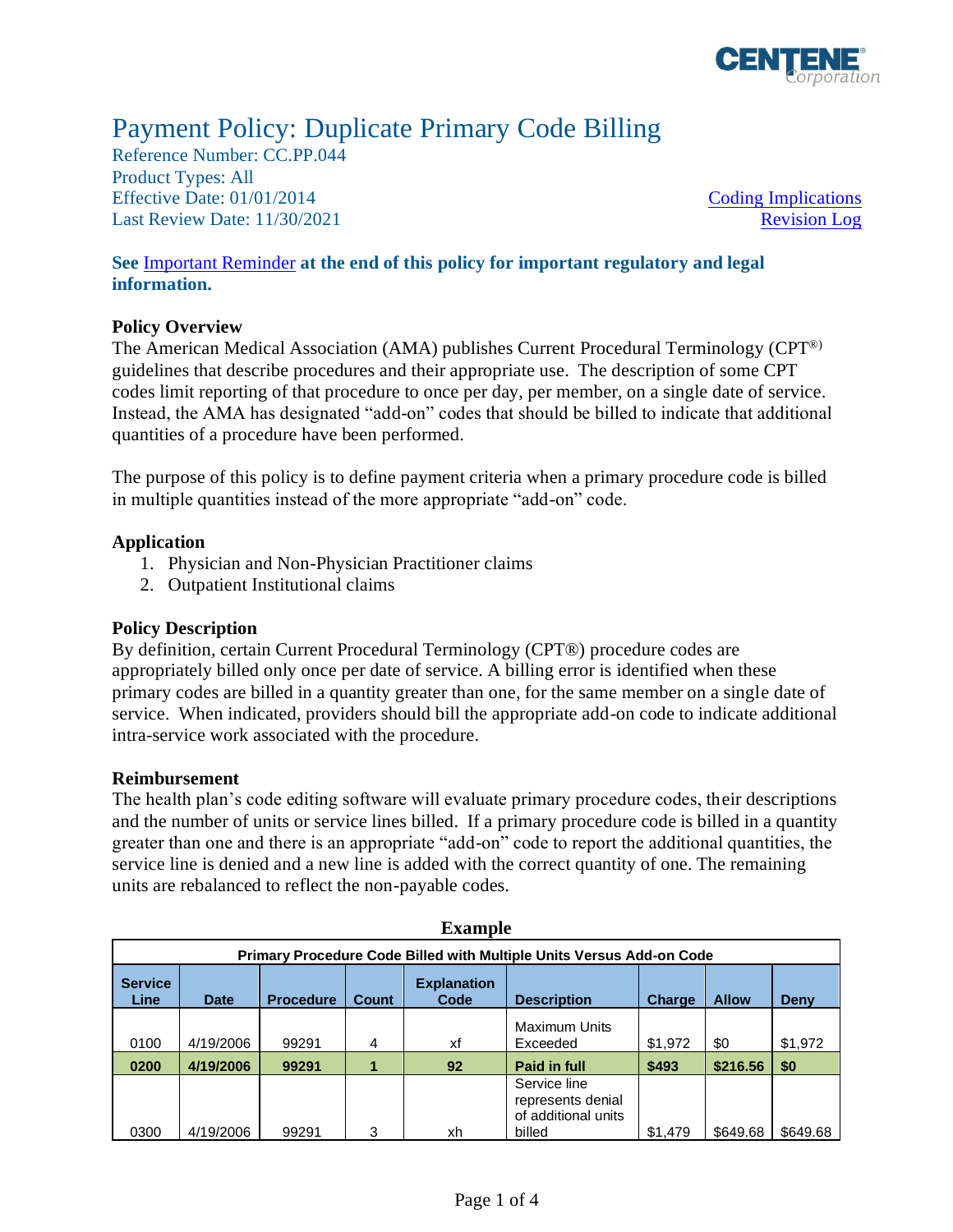# **PAYMENT POLICY Duplicate Primary Code Billing**



- 1. The health plan's automated code editing software analyzed each service line, the CPT code billed and its description.
- 2. CPT code 99291 is defined as "Critical care, evaluation and management of the critically ill or critically injured patient; first 30-74 minutes."
- 3. A total of 4 units were billed on service line 0100 with a total charge amount of \$1972.
- 4. The software analyzed the procedure code definition and the quantity billed and determined that an "add-on" code should have been submitted to represent the time spent beyond 74 minutes (99292 - Critical care, evaluation and management of the critically ill or critically injured patient; each additional 30 minutes-list separately in addition to code for primary service).
- 5. The software denied service line 0100 with a unit count of 4 as the quantity exceeded the maximum units allowed for the procedure. The total charged amount for each unit is \$493 (\$493 x 4=\$1972).
- 6. As a service to the provider, the software added a new service line to reflect the total number of units allowed (1). The total charge amount for one unit is \$493 and the total allowed amount for one unit is \$216.56.
- **7.** The total denied amount for the non-payable codes is \$649.68.

# **Documentation Requirements**

Not applicable

#### <span id="page-1-0"></span>**Coding and Modifier Information**

This payment policy references Current Procedural Terminology (CPT®). CPT® is a registered trademark of the American Medical Association. All CPT® codes and descriptions are copyrighted 2021, American Medical Association. All rights reserved. CPT codes and CPT descriptions are from current manuals and those included herein are not intended to be allinclusive and are included for informational purposes only. Codes referenced in this payment policy are for informational purposes only. Inclusion or exclusion of any codes does not guarantee coverage. Providers should reference the most up-to-date sources of professional coding guidance prior to the submission of claims for reimbursement of covered services.

| CPT/HCPCS Code Descriptor |                                                        |
|---------------------------|--------------------------------------------------------|
| $ 01953 - 81266 $         | See Appendix D of CPT® codebook "Summary of CPT Add-on |
| 81416-0523T               | Codes"                                                 |

| <b>Modifier</b> | <b>Descriptor</b>                                                                                                                                                                                                                                                                                                                                                                                                                                                                                                                             |
|-----------------|-----------------------------------------------------------------------------------------------------------------------------------------------------------------------------------------------------------------------------------------------------------------------------------------------------------------------------------------------------------------------------------------------------------------------------------------------------------------------------------------------------------------------------------------------|
| 51              | Multiple Procedures: When multiple procedures, other than E&M<br>services, physical medicine and rehabilitation services, or provision of<br>supplies (e.g., vaccines), are performed at the same session by the<br>same individual, the primary procedure or service may be reported as<br>listed. The additional procedure(s) or service(s) may be identified by<br>appending modifier 51 to the additional procedure or service $code(s)$ .<br>Note: This modifier should not be appended to designated "add-on"<br>codes (see Appendix D) |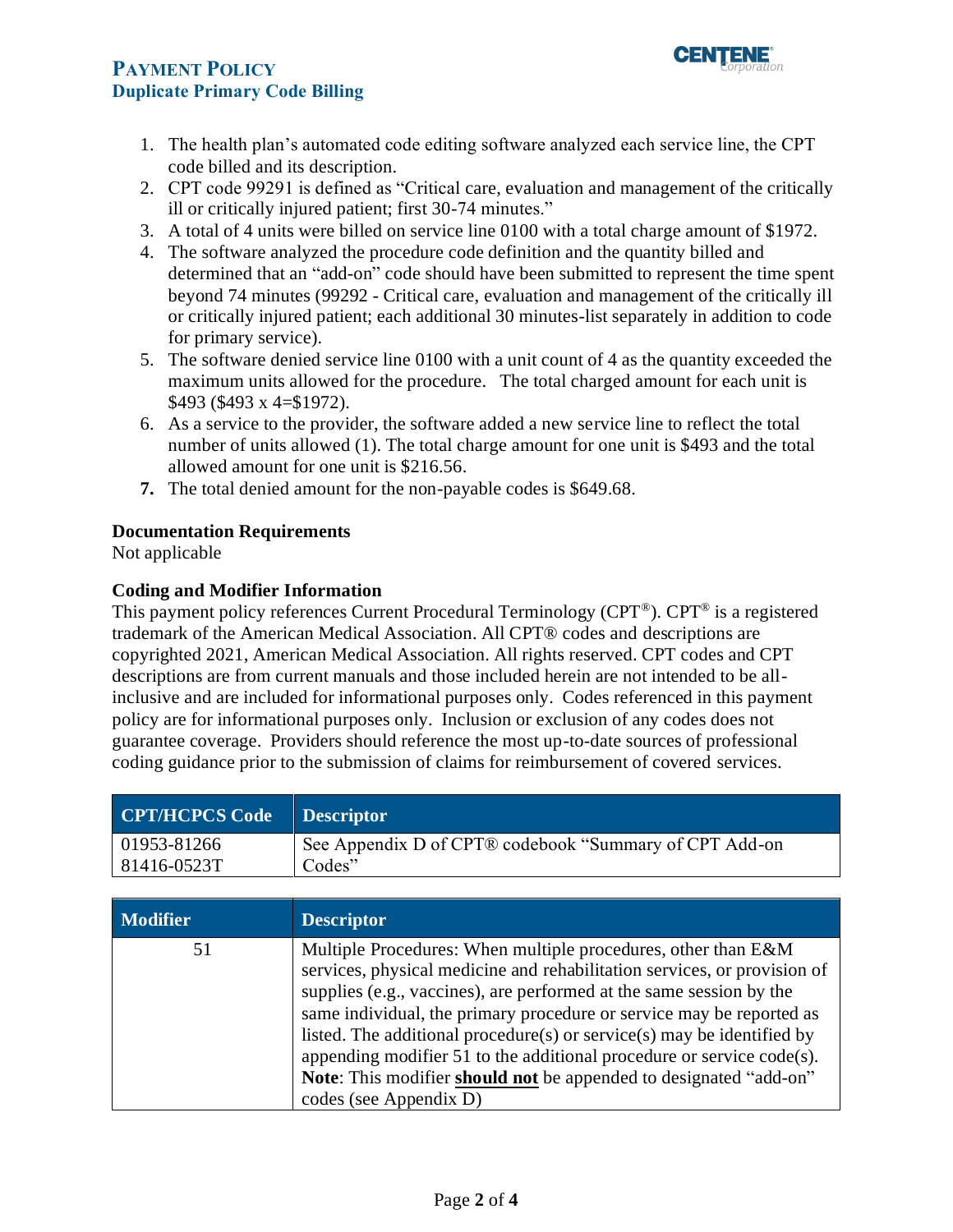

| <b>ICD-10 Codes</b> | <b>Descriptor</b> |
|---------------------|-------------------|
| <b>NA</b>           | <b>NA</b>         |

# **Definitions**

1. **Add-on Code**: Procedures performed in addition to the primary procedure. Add on codes are identified by the **+** symbol *Appendix D of the AMA's CPT® code book*. Add on codes contain phrases such as "each additional" or "list separately in addition to the primary procedures." Add-on procedure billing applies only to services rendered by the same physician. These codes are used to describe additional intra-service work associated with the primary procedure (i.e., additional digits, lesions, vertebral segment and etc.) Add-on codes should never be reported as a stand-alone code. Add-on codes are exempt from the multiple procedure code concept (see Modifier 51 guidelines).

#### **Additional Information**

NA

#### **Related Documents or Resources NA**

#### **References**

1. *Current Procedural Terminology (CPT*®*)*, 2021

<span id="page-2-0"></span>

| <b>Revision History</b> |                                                                     |
|-------------------------|---------------------------------------------------------------------|
| 11/01/2016              | <b>Initial Policy Draft Created</b>                                 |
| 03/10/2018              | Reviewed and revised policy; added Add-on codes 81416-0496T         |
| 03/30/2019              | Conducted review, verified codes, expanded to 0523T, updated policy |
| 11/01/2019              | <b>Annual Review completed</b>                                      |
| 11/01/2020              | <b>Annual Review completed</b>                                      |
| 11/30/2021              | Annual review completed; no major updates required                  |

#### <span id="page-2-1"></span>**Important Reminder**

For the purposes of this payment policy, "Health Plan" means a health plan that has adopted this payment policy and that is operated or administered, in whole or in part, by Centene Management Company, LLC, or any other of such health plan's affiliates, as applicable.

The purpose of this payment policy is to provide a guide to payment, which is a component of the guidelines used to assist in making coverage and payment determinations and administering benefits. It does not constitute a contract or guarantee regarding payment or results. Coverage and payment determinations and the administration of benefits are subject to all terms, conditions, exclusions and limitations of the coverage documents (e.g., evidence of coverage, certificate of coverage, policy, contract of insurance, etc.), as well as to state and federal requirements and applicable plan-level administrative policies and procedures.